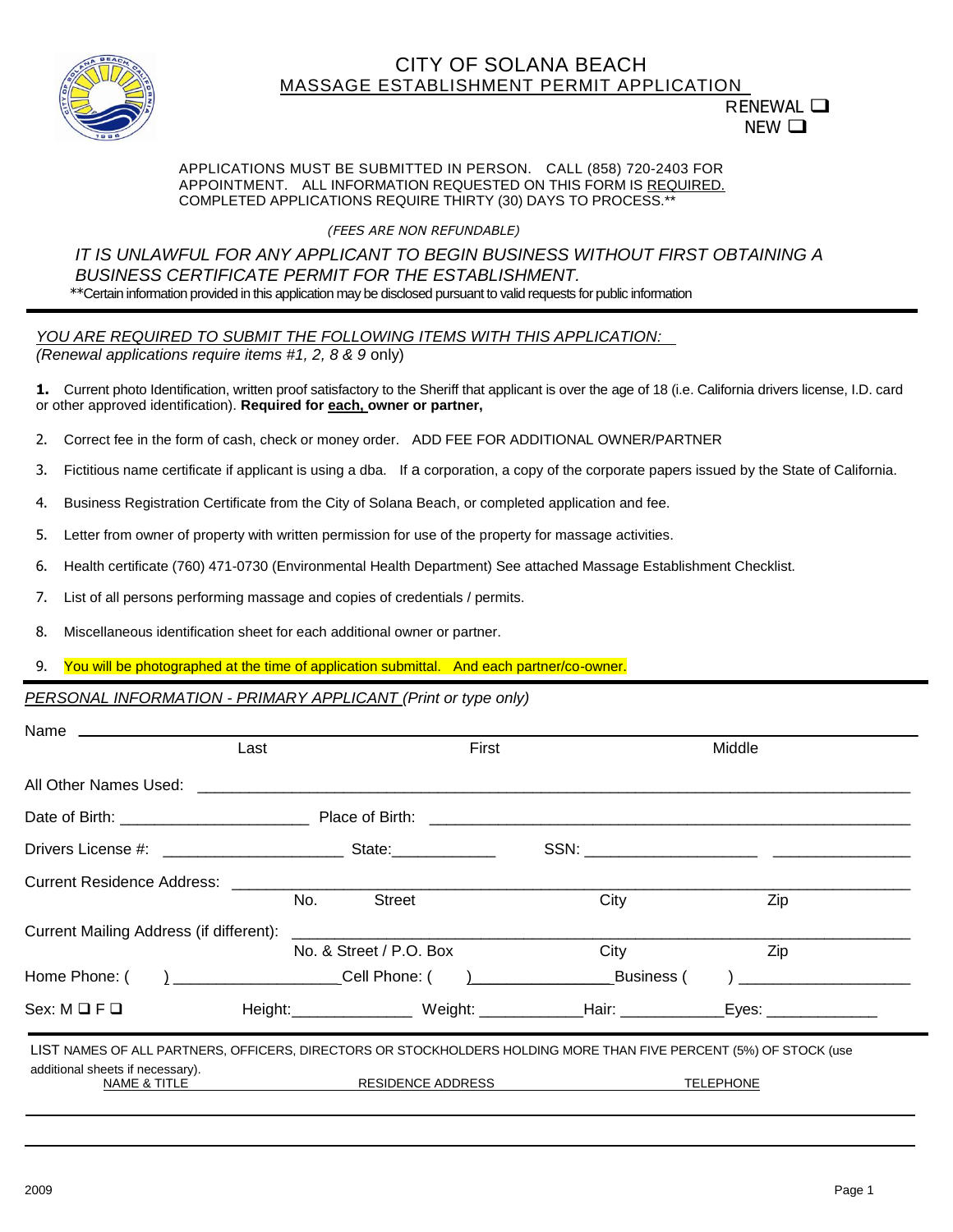|                          | OCCUPATIONS(S) FOR THE PAST 3 YEARS:                 |        |                                                                                                                                                                                                                                                                                                                                                                                                                                                                                                                                                                                                                                                                                                                                                     |                                  |                |                                                                                          |
|--------------------------|------------------------------------------------------|--------|-----------------------------------------------------------------------------------------------------------------------------------------------------------------------------------------------------------------------------------------------------------------------------------------------------------------------------------------------------------------------------------------------------------------------------------------------------------------------------------------------------------------------------------------------------------------------------------------------------------------------------------------------------------------------------------------------------------------------------------------------------|----------------------------------|----------------|------------------------------------------------------------------------------------------|
|                          |                                                      |        | Business Name/Address/City <b>Matter Contract Position Held Contract Dates Employed</b>                                                                                                                                                                                                                                                                                                                                                                                                                                                                                                                                                                                                                                                             |                                  |                |                                                                                          |
|                          |                                                      |        |                                                                                                                                                                                                                                                                                                                                                                                                                                                                                                                                                                                                                                                                                                                                                     |                                  |                |                                                                                          |
|                          | of Massage License/Permit, where issued and by whom: |        | HAVE YOU EVER BEEN ISSUED A MASSAGE LICENSE/PERMIT? YES                                                                                                                                                                                                                                                                                                                                                                                                                                                                                                                                                                                                                                                                                             |                                  | $NO$ $\square$ | If yes, explain the type                                                                 |
|                          |                                                      |        |                                                                                                                                                                                                                                                                                                                                                                                                                                                                                                                                                                                                                                                                                                                                                     |                                  |                |                                                                                          |
|                          |                                                      |        | HAVE YOU EVER HAD A MASSAGE BUSINESS LICENSE OR PERMIT SUSPENDED OR REVOKED, OR HAD AN<br>APPLICATION FOR SAME DENIED? YES ONO O If yes, explain in detail below.                                                                                                                                                                                                                                                                                                                                                                                                                                                                                                                                                                                   |                                  |                |                                                                                          |
| $YES$ $\Box$ $NO$ $\Box$ |                                                      |        | HAVE YOU EVER BEEN ISSUED A LICENSE TO OPERATE A BUSINESS? YES ■ NO ■ HAVE YOU<br><u> 1989 - Johann Barn, fransk politik fotograf (d. 1989)</u>                                                                                                                                                                                                                                                                                                                                                                                                                                                                                                                                                                                                     | If yes, explain in detail below. |                | EVER HAD A BUSINESS LICENSE SUSPENDED OR REVOKED, OR HAD AN APPLICATION FOR SAME DENIED: |
|                          |                                                      |        |                                                                                                                                                                                                                                                                                                                                                                                                                                                                                                                                                                                                                                                                                                                                                     |                                  |                |                                                                                          |
|                          |                                                      |        |                                                                                                                                                                                                                                                                                                                                                                                                                                                                                                                                                                                                                                                                                                                                                     |                                  |                |                                                                                          |
|                          |                                                      |        | ARE YOU THE SOLE OWNER OF THE BUSINESS? YES $\Box$ NO $\Box$ If no, all partners or business associates must<br>complete the miscellaneous Identification sheet. (If additional sheets are needed, copy the one attached)                                                                                                                                                                                                                                                                                                                                                                                                                                                                                                                           |                                  |                |                                                                                          |
|                          |                                                      |        |                                                                                                                                                                                                                                                                                                                                                                                                                                                                                                                                                                                                                                                                                                                                                     |                                  |                |                                                                                          |
|                          |                                                      |        |                                                                                                                                                                                                                                                                                                                                                                                                                                                                                                                                                                                                                                                                                                                                                     |                                  |                |                                                                                          |
|                          |                                                      |        | LIST ALL CHARGES RESULTING IN A CONVICTION OR PLEA OF NOLO CONTENDERE, INCLUDING<br>CONVICTIONS DISMISSED PURSUANT TO PENAL CODE SECTION 1203.4, AND ANY PENDING CRIMINAL<br>CHARGES (except minor traffic violations). IF NONE, PLEASE INDICATE "NONE"                                                                                                                                                                                                                                                                                                                                                                                                                                                                                             |                                  |                | Date Released or                                                                         |
| Date                     | Investigating<br><b>Agency</b>                       | Charge | <b>Disposition</b>                                                                                                                                                                                                                                                                                                                                                                                                                                                                                                                                                                                                                                                                                                                                  |                                  |                | Place on Probation                                                                       |
|                          |                                                      |        |                                                                                                                                                                                                                                                                                                                                                                                                                                                                                                                                                                                                                                                                                                                                                     |                                  |                |                                                                                          |
|                          |                                                      |        | I HEREBY CERTIFY UNDER PENALTY OF PERJURY THAT THE STATEMENTS MADE IN THIS APPLICATION ARE TRUE AND CORRECT TO THE BEST<br>OF MY KNOWLEDGE AND BELIEF. I UNDERSTAND THAT ANY FALSE STATEMENTS OR INFORMATION ARE GROUNDS FOR DENIAL OF THIS<br>APPLICATION. I AGREE TO HAVE ALL THE REQUIRED NOTICES, UNLESS OTHERWISE SPECIFIED, SENT BY U.S. MAIL TO THE ADDRESS GIVEN ON<br>THIS APPLICATION. I AM AWARE THAT ALL FEES ASSOCIATED WITH THIS APPLICATION ARE NONREFUNDABLE. THE RIGHT OF REASONABLE<br>INSPECTION SHALL BE A CONDITION FOR ISSUANCE OF THIS PERMIT/LICENSE. I HAVE READ AND UNDERSTAND THE SECTIONS OF THE SOLANA<br>BEACH CODE OF REGULATORY ORDINANCES PERTAINING TO MASSAGE TECHNICIANS AND/OR OFF PREMISE MASSAGE BUSINESSES. |                                  |                |                                                                                          |
|                          |                                                      |        |                                                                                                                                                                                                                                                                                                                                                                                                                                                                                                                                                                                                                                                                                                                                                     |                                  |                |                                                                                          |
|                          |                                                      |        | CHANGES OF ANY KIND MUST BE REPORTED TO THE LICENSING AGENCY IN WRITING WITHIN TEN (10) DAYS.                                                                                                                                                                                                                                                                                                                                                                                                                                                                                                                                                                                                                                                       |                                  |                |                                                                                          |
|                          |                                                      |        |                                                                                                                                                                                                                                                                                                                                                                                                                                                                                                                                                                                                                                                                                                                                                     |                                  | DATE:          |                                                                                          |

\_\_\_\_\_\_\_\_\_\_\_\_\_\_\_\_\_\_\_\_\_\_\_\_\_\_\_\_\_\_\_\_\_\_\_\_\_\_\_\_\_\_\_\_\_\_\_\_\_\_\_\_\_\_\_\_\_\_\_\_\_\_\_\_\_\_\_\_\_\_\_\_\_\_\_\_\_\_\_\_\_\_\_\_\_\_\_\_\_\_\_\_\_\_\_\_\_\_\_\_\_\_.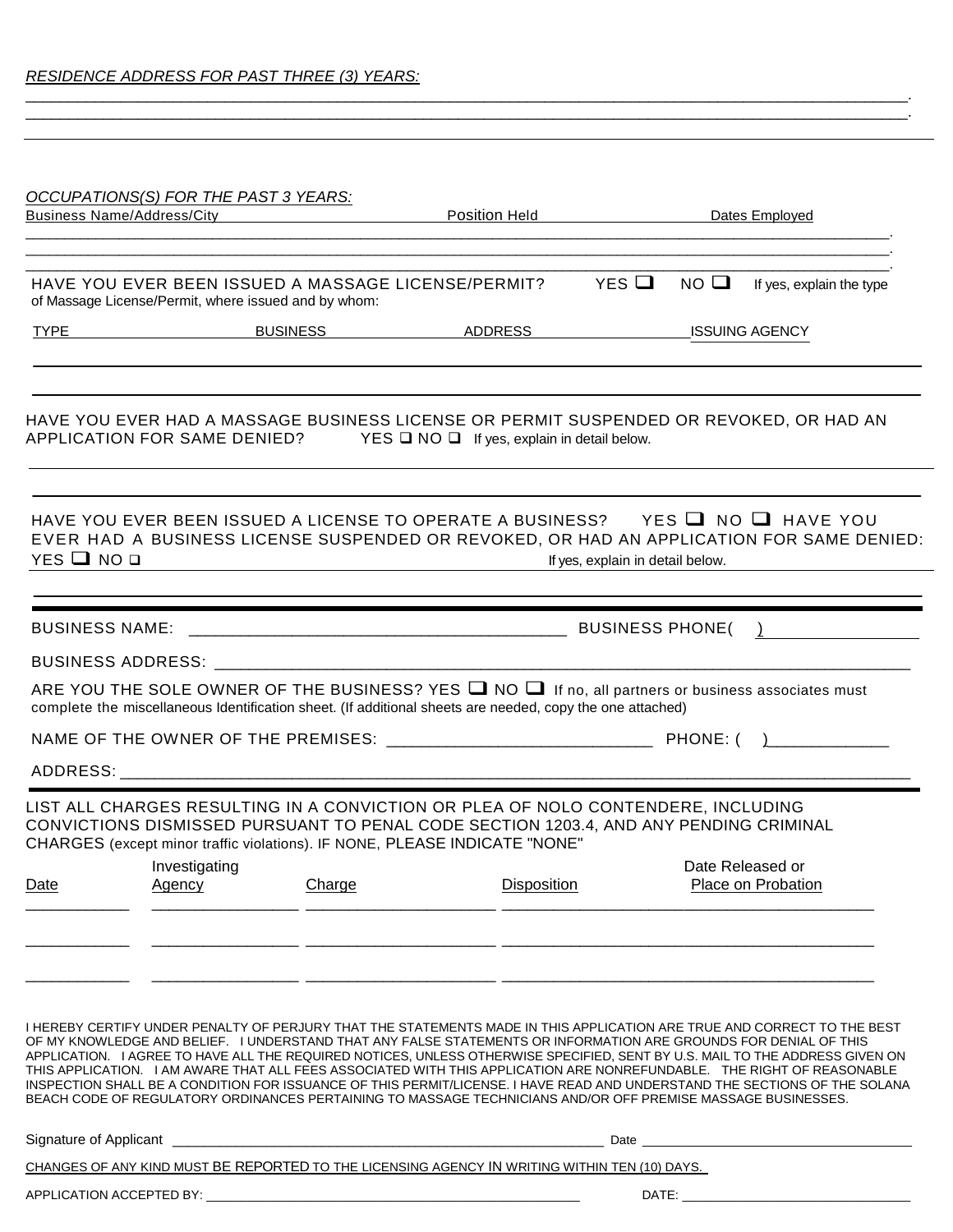

# MISCELLANEOUS IDENTIFICATION SHEET FOR ADDITIONAL OWNER/PARTNER

PLEASE PRINT\*\*

| (Last)                                      | (First)                                                                                                                                                                     | (Middle)                                                                                                             |
|---------------------------------------------|-----------------------------------------------------------------------------------------------------------------------------------------------------------------------------|----------------------------------------------------------------------------------------------------------------------|
|                                             |                                                                                                                                                                             |                                                                                                                      |
|                                             |                                                                                                                                                                             |                                                                                                                      |
|                                             | Height____________________________Weight______________________________Hair ___________________________________                                                              |                                                                                                                      |
|                                             |                                                                                                                                                                             |                                                                                                                      |
|                                             |                                                                                                                                                                             |                                                                                                                      |
|                                             | How Long At Address?_________ Home Phone ()_____________ Work Phone ()_________________                                                                                     |                                                                                                                      |
| Past Two Residence Addresses                |                                                                                                                                                                             | <u> 1980 - Jan Barat, margaret amerikan bernama dan bernama dalam pengaran bernama dalam pengaran bernama dalam </u> |
|                                             |                                                                                                                                                                             |                                                                                                                      |
| <b>OCCUPATIONS FOR LAST THREE (3) YEARS</b> |                                                                                                                                                                             |                                                                                                                      |
| <b>Business Name</b>                        | <b>Position</b>                                                                                                                                                             | Dates                                                                                                                |
|                                             |                                                                                                                                                                             |                                                                                                                      |
|                                             |                                                                                                                                                                             |                                                                                                                      |
|                                             | LIST BELOW ALL CHARGES RESULTING IN CONVICTION OR PLEA OF NOLO CONTENDERE, INCLUDING                                                                                        |                                                                                                                      |
|                                             | CONVICTIONS DISMISSED PURSUANT TO PENAL CODE SECTION 1203.4, AND ANY PENDING CRIMINAL<br><b>CHARGES (except minor traffic violations). IF NONE, PLEASE INDICATE "NONE".</b> |                                                                                                                      |
| Investigating                               |                                                                                                                                                                             | Date Released or                                                                                                     |
|                                             |                                                                                                                                                                             |                                                                                                                      |

I CERTIFY UNDER PENALTY OF PERJURY THAT THE INFORMATION I HAVE GIVEN IS TRUE AND CORRECT TO THE BEST OF MY KNOWLEDGE AND BELIEF. I UNDERSTAND AND AGREE TO HAVING ALL REQUIRED NOTICES, UNLESS OTHERWISE SPECIFIED, SENT BY U.S. MAIL TO THE ADDRESS GIVEN ON THIS APPLICATION. I HAVE READ AND UNDERSTAND THE SECTIONS OF THE SOLANA BEACH MUNICIPAL CODE PERTAINING TO THE SUBJECT BUSINESS.

\_\_\_\_\_\_\_\_\_\_\_\_ \_\_\_\_\_\_\_\_\_\_\_\_\_\_\_\_\_ \_\_\_\_\_\_\_\_\_\_\_\_\_\_\_\_\_\_\_\_\_\_ \_\_\_\_\_\_\_\_\_\_\_\_\_\_\_\_\_\_\_\_\_ \_\_\_\_\_\_\_\_\_\_\_\_\_\_\_\_\_\_\_\_\_\_

 $\_$  ,  $\_$  ,  $\_$  ,  $\_$  ,  $\_$  ,  $\_$  ,  $\_$  ,  $\_$  ,  $\_$  ,  $\_$  ,  $\_$  ,  $\_$  ,  $\_$  ,  $\_$  ,  $\_$  ,  $\_$  ,  $\_$  ,  $\_$  ,  $\_$  ,  $\_$  ,  $\_$  ,  $\_$  ,  $\_$  ,  $\_$  ,  $\_$  ,  $\_$  ,  $\_$  ,  $\_$  ,  $\_$  ,  $\_$  ,  $\_$  ,  $\_$  ,  $\_$  ,  $\_$  ,  $\_$  ,  $\_$  ,  $\_$  ,

Signature of Applicant: \_\_\_\_\_\_\_\_\_\_\_\_\_\_\_\_\_\_\_\_\_\_\_\_\_\_\_\_\_\_\_\_\_\_\_\_\_\_ Date: \_\_\_\_\_\_\_\_\_\_\_\_\_\_\_\_\_\_\_\_\_\_\_\_

\*\*Certain Information provided in this application may be disclosed pursuant to valid requests for public Information